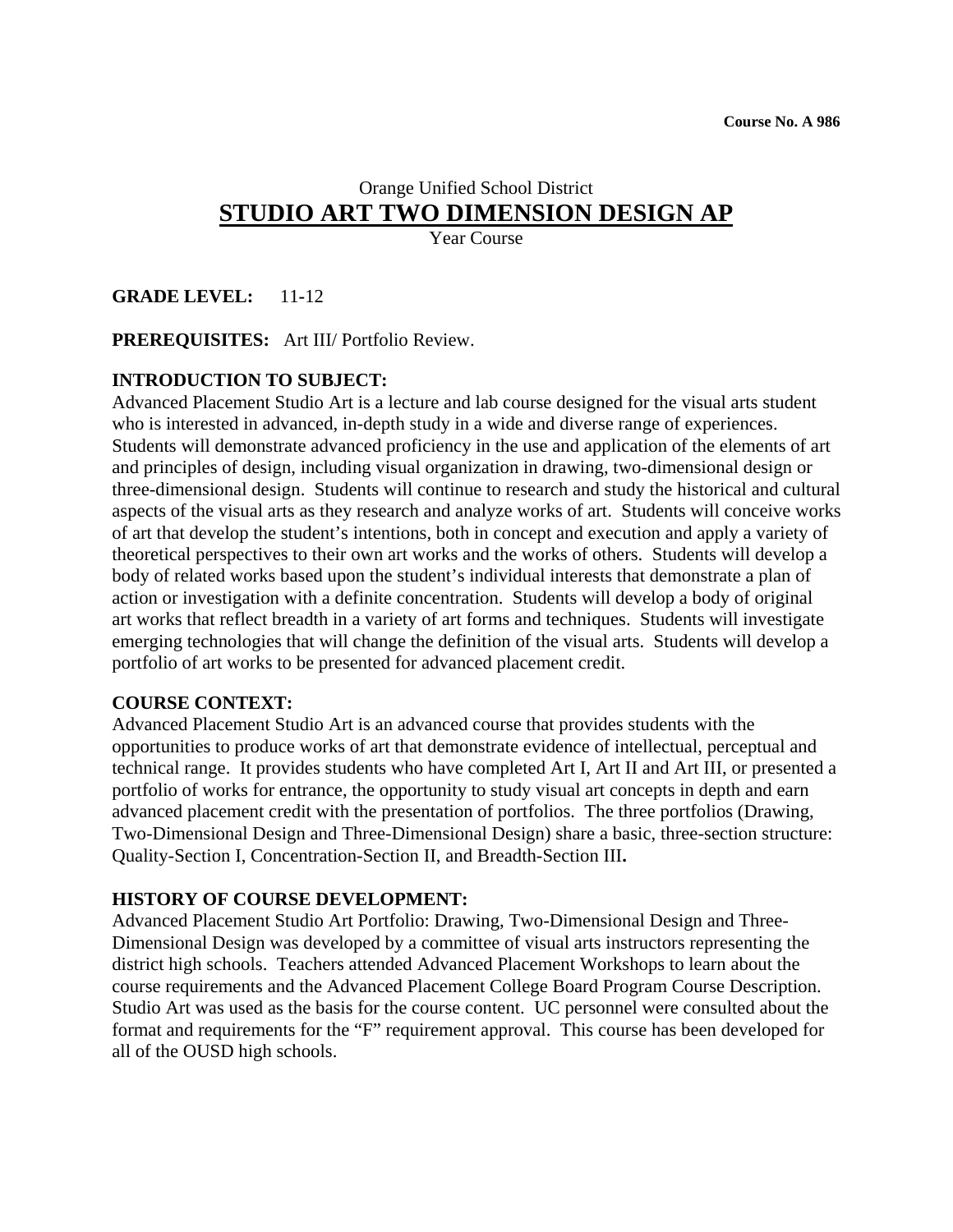## **COURSE GOALS AND/OR STUDENT OUTCOMES:**

Students will gain experiences by:

Systematically investigating formal and conceptual issues in the visual arts.

Creating original works of art as an ongoing process that involves students in informed and critical decision-making.

Analyzing and discussing complex ideas such as visual organization, color organization, and color theories as they have applied them to develop a personal direction and style.

Developing technical skills and become familiar with the functions of the visual elements of art and principles of design.

Developing independent thinking that will contribute inventively and critically to their culture through the making of art.

## **COURSE OBJECTIVES:**

### **BY THE END OF THE COURSE THE STUDENTS WILL BE ABLE TO:**

Advanced Placement Studio Art will meet the following Grades 11-12 Advanced, from the Visual and Performing Arts Standards for California Schools, Kindergarten through Grade Twelve:

#### ARTISTIC PERCEPTION

 *Processing, Analyzing, and Responding to Sensory Information Through the Language and Skills Unique to the Visual Arts* (Standard 1.0, Grades 9-12 Advanced). *Students perceive and respond to works of art, objects in nature, events, and the environment. They use the vocabulary of the visual arts to express their observations.* 

Students will analyze and discuss complex ideas, such as distortion, color theory, arbitrary color, scale, expressive content, and real versus virtual in works of art.

Students will discuss a series of their original works, using appropriate vocabulary of art.

Students will analyze their works as to personal direction and style.

Students will research two periods of painting, sculpture, film or other media and discuss their similarities and differences, using the language of the arts.

Students will compare how distortion is used in photography or video with how the artist uses distortion in painting and sculpture.

Students will describe the use of the elements of art to express mood in one or more of their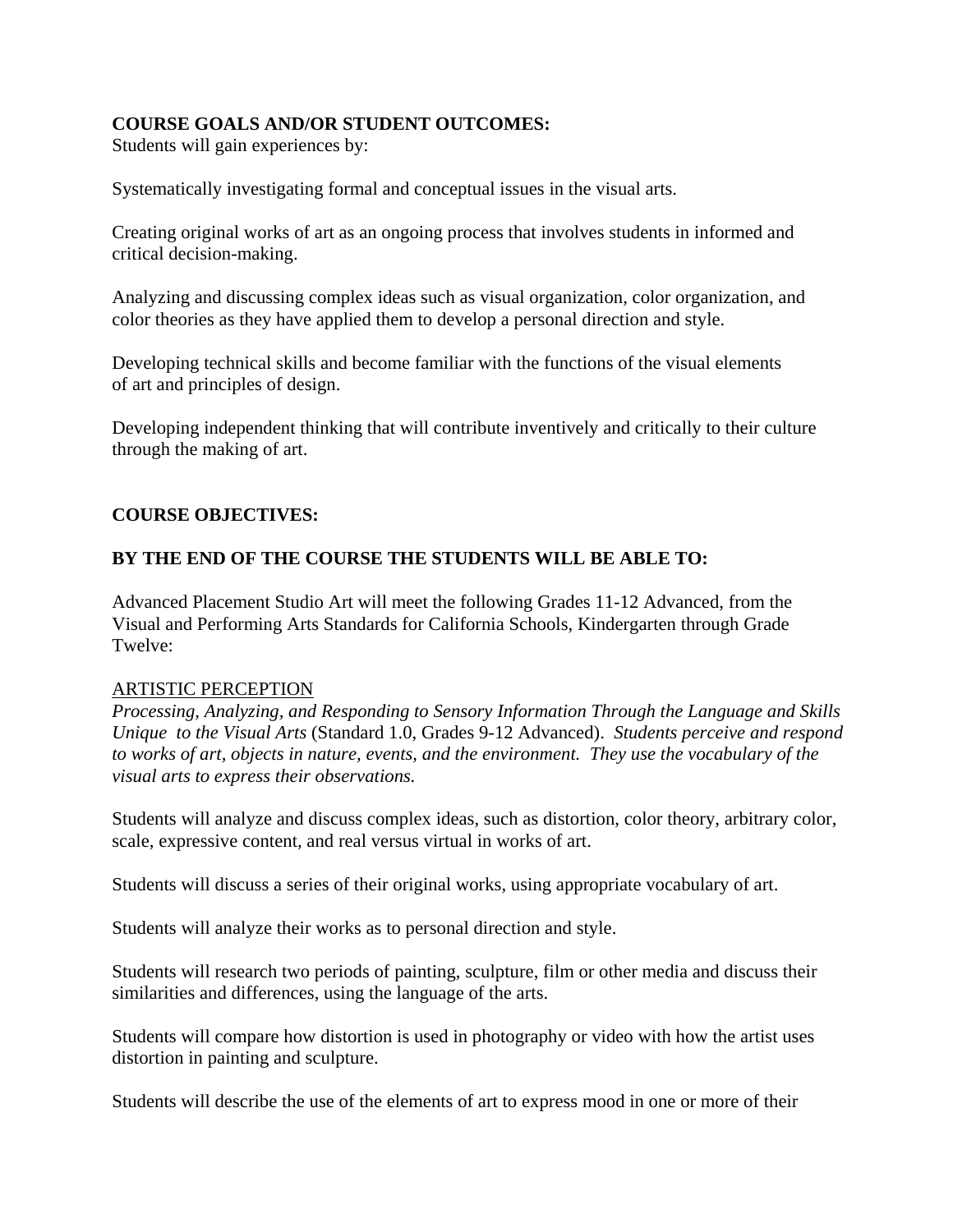works of art.

Students will select three works of art from their art portfolio and discuss the intent of the work and the use of art media.

Students will analyze the works of a well-known artist as to the art media selected and the effect of that selection on the artist's style.

#### CREATIVE EXPRESSION

 *Creating, Performing, and Participating in the Visual Arts* (Standard 2.0, Grades 9-12 Advanced). St*udents apply artistic processes and skills, using a variety of media to communicate meaning and intent in original art works.* 

Students will create original works of art of increasing complexity and skills in a variety of media that reflect their feelings and point of view.

Students will plan and create art works that reflect complex ideas such as distortion, color theory, arbitrary color, scale, expressive content and real versus virtual.

Students will assemble and display objects of art works as part of the public exhibition.

Students will demonstrate in their visual art works a personal style and an advanced proficiency in communicating an idea, theme or emotion.

Students will use innovative visual metaphors in creating artworks.

Students will present a universal concept in a multimedia art work that demonstrates knowledge of technology skills.

#### HISTORICAL AND CULTURAL CONTEXT

*Understanding the Visual Arts in Relation to History and Culture (Standard 3.0, Grades 9-12)* Advanced). *Students analyze the role and development of the visual arts in past and present cultures throughout the world, noting human diversity as it relates to visual arts and artists.* 

Students will identify contemporary styles and discuss the diverse social, economic, and political developments reflected in the art works examined.

Students will identify contemporary artists worldwide who have achieved regional, national, or international recognition and discuss ways in which their work reflects, plays a role in, and influences present-day culture.

Students will investigate and discuss universal concepts expressed in art work from diverse cultures.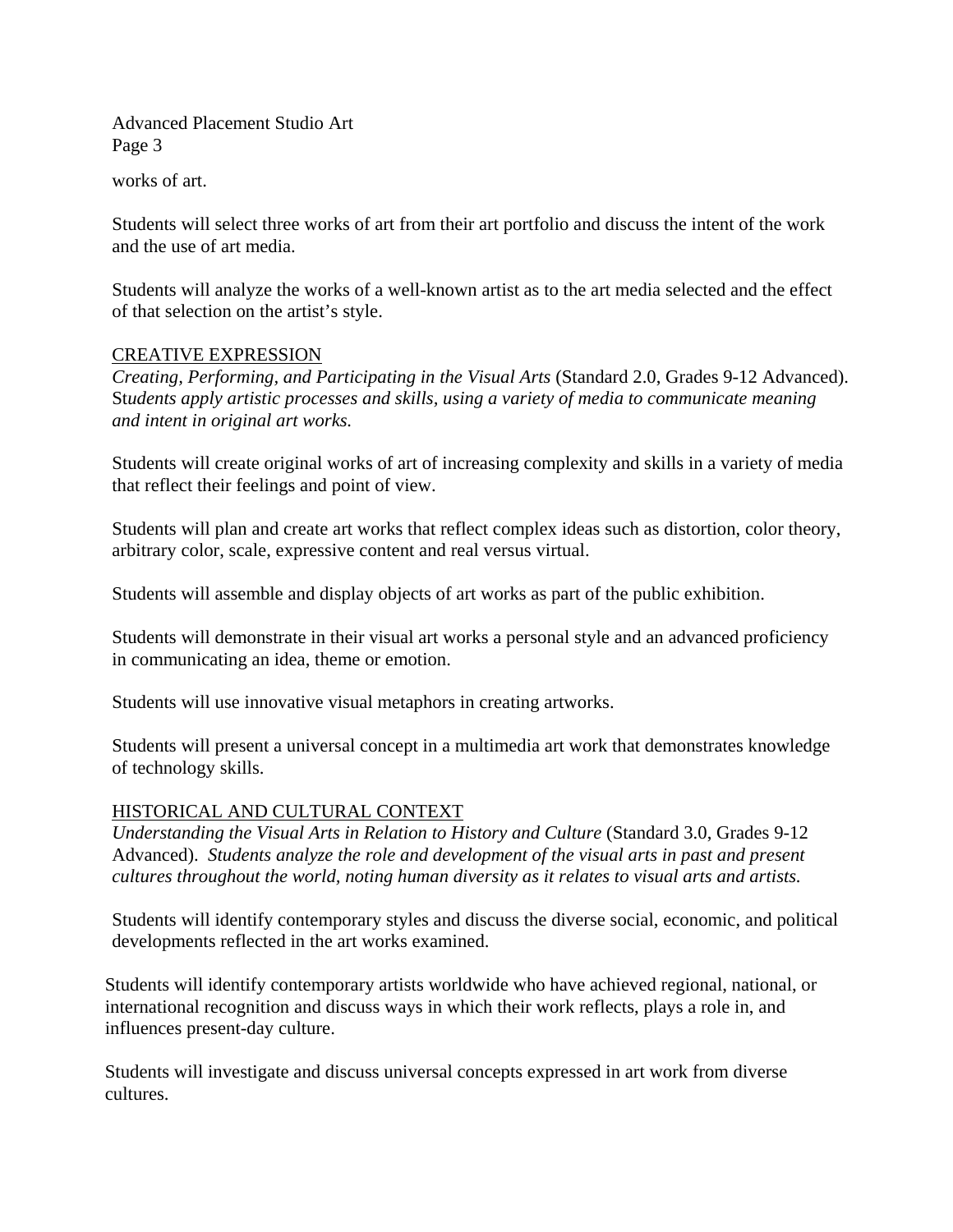Students will research the methods art historians use to determine the time, place, context, value, and culture that produced a given work of art.

#### AESTHETIC VALUING

*Responding to, Analyzing and Making Judgments about Works in the Visual Arts* (Standard 4.0, Grades 9-12 Advanced). *Students analyze, assess, and derive meaning from works of art, including their own, according to the elements of art, principles of design and aesthetic valuing.* 

Students will describe the relationship involving the art maker (artist), the making (process), the artwork (product), and the viewer.

Students will identify the intentions of artists creating contemporary art works and explore the implications of those intentions.

Students will apply various theoretical perspectives to their own work and the work of others in classroom critiques.

Students will construct a rationale for the validity of a specific work of art, one that falls outside their conceptions of art.

Students will develop written criteria for the selection of a body of work from their portfolios that represents significant achievements.

#### CONNECTIONS, RELATIONSHIPS, AND APPLICATIONS

*Connecting and Applying What Is Learned in the Visual Arts to Other Art Forms and Subject Areas and to Careers* (Standard 5.0, Grades 9-12 Advanced). *Students apply what they have learned in visual arts across subject areas. They develop competencies and creative skills in problem solving, communication and management of time and resources, which contribute to lifelong learning and career skills. They learn about careers in and related to the visual arts.* 

Students will speculate on how advances in technology might change the definition and function of visual art.

Students compare and contrast art work, probing beyond the obvious and identifying psychological content found in the symbols and images.

Students will prepare portfolios of their original art work for a variety of purposes (e.g., review for post-secondary application, exhibition, job application, and personal collection).

Students will investigate and report on the essential features of modern or emerging technologies that currently affect or will affect visual artists and the definition of the visual arts.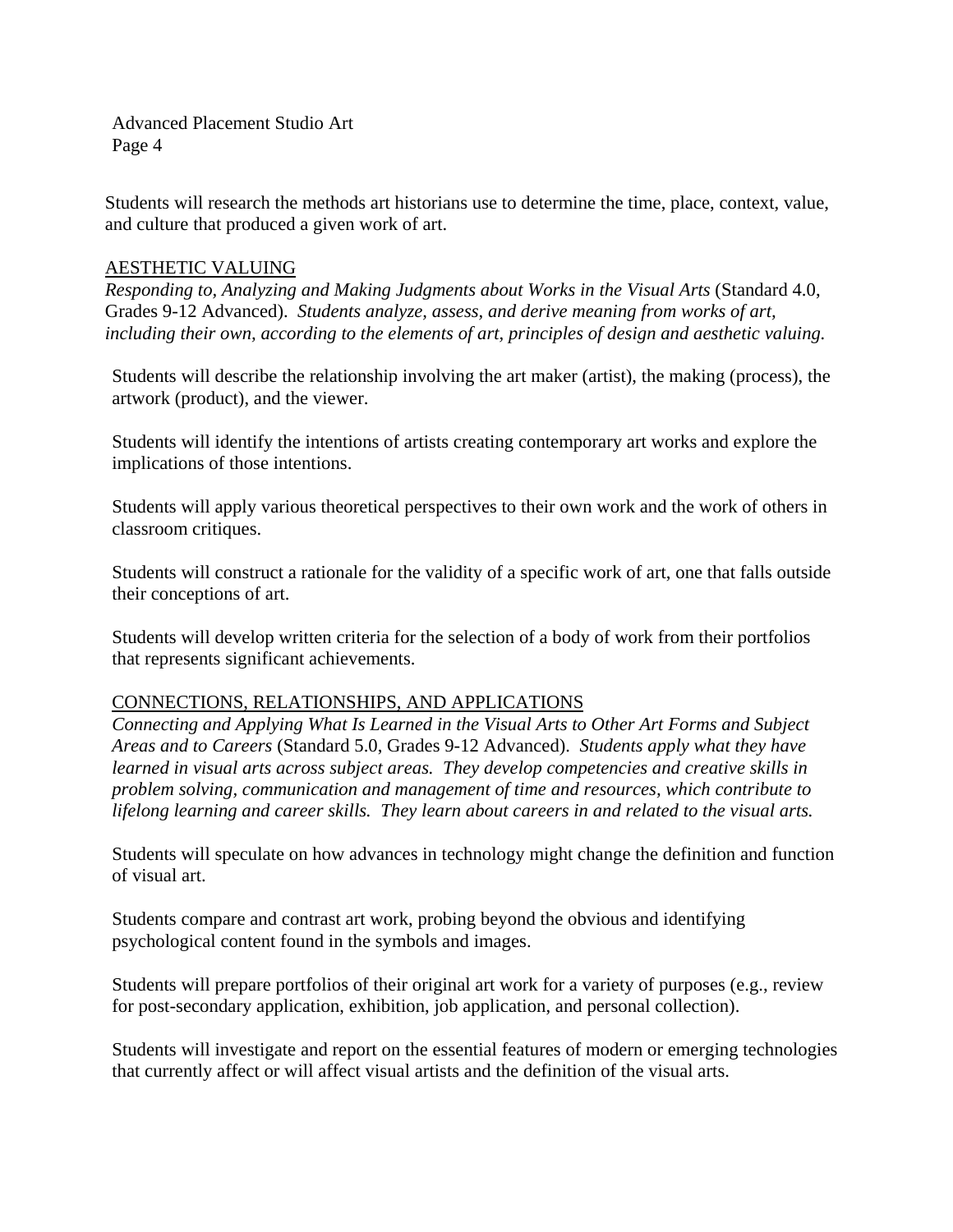# **COURSE OVERVIEW AND APPROXIMATE UNIT TIME ALLOTMENTS**

### **STUDENTS WILL SELECT ONE OF THE FOLLOWING THREE PORTFOLIOS TO CREATE:**

|      |                                                                             | <b>FIRST SEMESTER</b>                                                                                                                                                                                              | <b>WEEKS</b>   |
|------|-----------------------------------------------------------------------------|--------------------------------------------------------------------------------------------------------------------------------------------------------------------------------------------------------------------|----------------|
|      |                                                                             | DRAWING PORTFOLIO                                                                                                                                                                                                  |                |
| I.   | Create a Series of Original Drawings and Paintings for Breadth-             |                                                                                                                                                                                                                    |                |
|      | Section III, of the Drawing Portfolio that Demonstrate an Understanding     |                                                                                                                                                                                                                    |                |
|      |                                                                             | of the Elements of Art and Principles of Design                                                                                                                                                                    |                |
|      | A.                                                                          | Explore light and shade, line quality, rendering of form, composition,                                                                                                                                             |                |
|      | <b>B.</b>                                                                   | surface manipulation, and illusion of depth<br>Use printmaking, mixed media, painting, and drawing to create                                                                                                       |                |
|      |                                                                             | abstract, observational, and inventive artworks                                                                                                                                                                    |                |
| II.  |                                                                             | Solve a Series of Problems for Breadth-Section III, of the                                                                                                                                                         | 5              |
|      |                                                                             | <b>Drawing Portfolio</b>                                                                                                                                                                                           |                |
|      |                                                                             |                                                                                                                                                                                                                    |                |
| III. | Show Evidence of Expressive and Technical Range                             |                                                                                                                                                                                                                    | 5              |
|      | A.                                                                          | Use spatial systems, such as linear perspective, the illusion of                                                                                                                                                   |                |
|      |                                                                             | three-dimensional space, aerial views, and other ways of creating and<br>organizing space                                                                                                                          |                |
|      | Β.                                                                          | Use various subjects, such as the human figures, landscapes, seascapes,<br>cityscapes, and still-life objects                                                                                                      |                |
|      | C.                                                                          | Use various kinds of content, such as that derived from observation,<br>an expressionistic viewpoint, imaginary or psychological imagery,<br>social commentary, political statements, and other personal interests |                |
|      | D.                                                                          | Use of crayon, chalk pastel, oil pastel, charcoal, pen and ink, paint and<br>markers, graphite, colored pencils, and conte crayon                                                                                  |                |
| IV.  | Create a Series of Original Art Works for the Concentration-Section II, of  |                                                                                                                                                                                                                    | $\overline{2}$ |
|      | the Drawing Portfolio that is Based on the Individual Student's Interest in |                                                                                                                                                                                                                    |                |
|      |                                                                             | a Particular Idea Expressed Visually                                                                                                                                                                               |                |
|      | A.                                                                          | Explore a personal, central interest as intensively as possible, in any<br>medium that addresses drawing issues                                                                                                    |                |
|      | <b>B.</b>                                                                   | Demonstrate in their visual art works a personal style and an advanced<br>proficiency in communicating an idea, theme, or emotion                                                                                  |                |
|      | C.                                                                          | Write a commentary that briefly defines the nature of the concentration                                                                                                                                            |                |
|      |                                                                             | project, describes the development of the concentration and of the ideas,                                                                                                                                          |                |
|      |                                                                             | and describes the medium or media used                                                                                                                                                                             |                |
|      |                                                                             | <b>SECOND SEMESTER</b>                                                                                                                                                                                             |                |

I. Continue the Series of Original Art Works for the Concentration-Section II, 14 of the Drawing Portfolio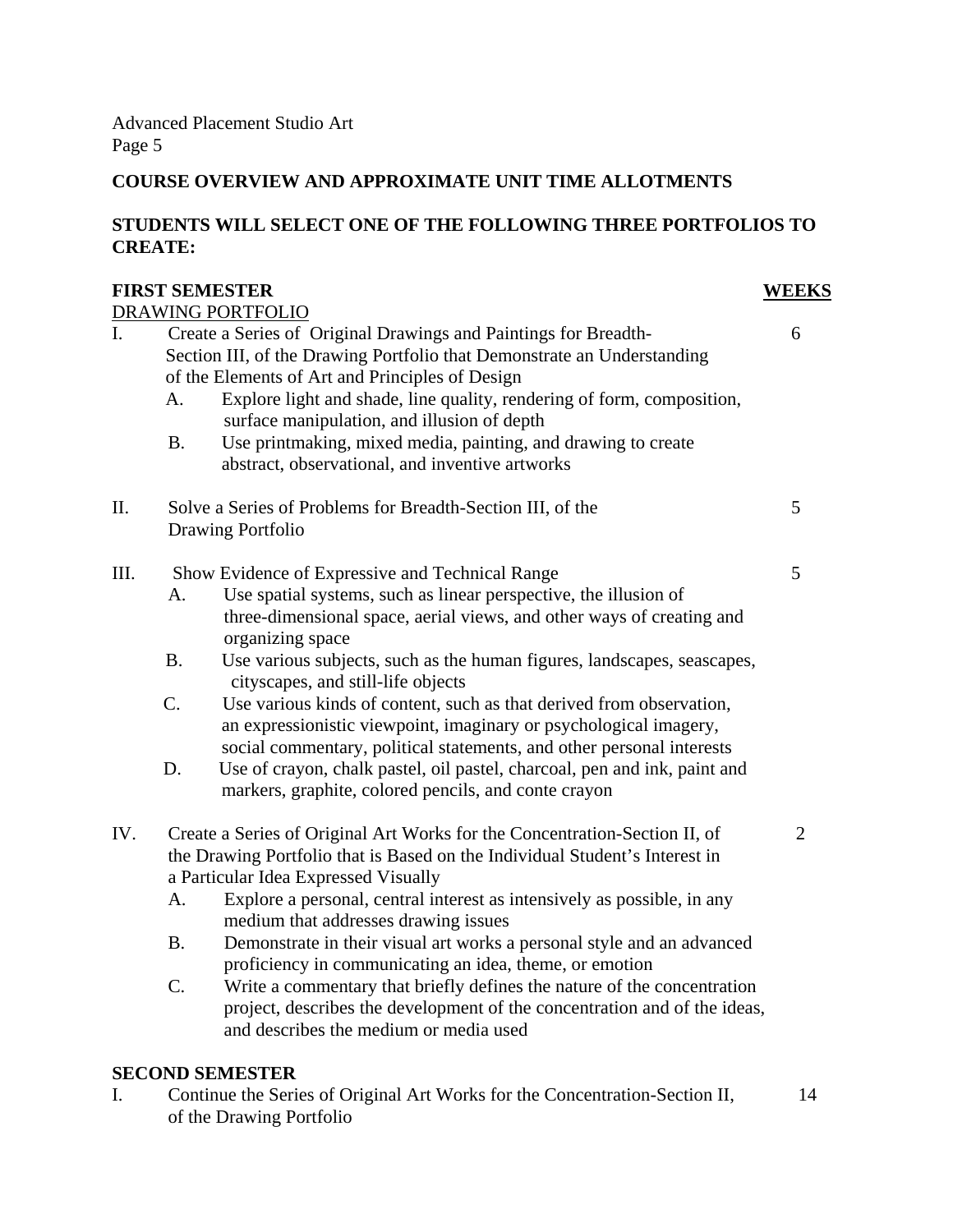| Π.  |                                                                                                                                                             | Select Five Original Art Works for the Quality-Section 1, of the Drawing                                                                                                                                                                                                                                                                                | <b>WEEKS</b>   |
|-----|-------------------------------------------------------------------------------------------------------------------------------------------------------------|---------------------------------------------------------------------------------------------------------------------------------------------------------------------------------------------------------------------------------------------------------------------------------------------------------------------------------------------------------|----------------|
|     | Portfolio<br>A.                                                                                                                                             | Art works must reflect the concept, the composition, and technical<br>skills demonstrated and the realization of the artist's intentions                                                                                                                                                                                                                |                |
| Ш.  |                                                                                                                                                             | Create a Final Drawing Portfolio for Review                                                                                                                                                                                                                                                                                                             | 3              |
|     |                                                                                                                                                             | <b>FIRST SEMESTER</b>                                                                                                                                                                                                                                                                                                                                   |                |
|     |                                                                                                                                                             | TWO-DIMENSIONAL DESIGN PORTFOLIO                                                                                                                                                                                                                                                                                                                        |                |
| I.  | Focus                                                                                                                                                       | Create a Series of Original Art Works for Breadth-Section III, of the<br>Two-Dimensional Design Portfolio that Involves Purposeful Decision-Making<br>About How to Use the Elements of Art and Principles of Design as the Primary                                                                                                                      | 8              |
|     | A.                                                                                                                                                          | Explore line, shape, illusion of space, texture, value and color and how<br>artists use the elements of art to express themselves                                                                                                                                                                                                                       |                |
|     | <b>B.</b>                                                                                                                                                   | Use the principles of design, unity/variety, balance, emphasis, rhythm,<br>and proportion/scale to show the illusion of space, the illusion of<br>motion, to organize the elements of design, to communicate content                                                                                                                                    |                |
| II. | Solve a Series of Problems for Breadth-Section III, of the Two-Dimensional<br>Design Portfolio that Demonstrates the Student's Visual Organizational Skills |                                                                                                                                                                                                                                                                                                                                                         |                |
|     | A.                                                                                                                                                          | Using a Variety of Media and Approaches<br>Use a variety of color organizations, primary, secondary, tertiary,<br>analogous or other color subsets for interior or exterior designs in<br>art works that demonstrate the application of color theory, such as<br>those embodied in Fauvism, Expressionism, color-field painting, and<br>color symbolism |                |
|     | <b>B.</b>                                                                                                                                                   | Explore positive/negative (figure/ground) relationships in a variety of<br>settings                                                                                                                                                                                                                                                                     |                |
|     | C.                                                                                                                                                          | Develop modular or repeat pattern for fiber or fabric                                                                                                                                                                                                                                                                                                   |                |
|     | D.                                                                                                                                                          | Design graphics for exhibition and theatre events or publications                                                                                                                                                                                                                                                                                       |                |
|     | Ε.                                                                                                                                                          | Design industrial product logos and packaging using abstractions from<br>the natural world or the urban environment                                                                                                                                                                                                                                     |                |
|     | F.                                                                                                                                                          | Develop typographical organization, layout, or logo for a CD                                                                                                                                                                                                                                                                                            |                |
|     | G.                                                                                                                                                          | Demonstrate proficiency in graphic design, typography, digital imaging<br>photography, collage fabric design, weaving, illustration, painting and<br>printmaking, and other appropriate art forms                                                                                                                                                       |                |
| Ш.  |                                                                                                                                                             | Create a Series of Original Art Works for the Concentration-Section II, of<br>the Two-Dimensional Design Portfolio That is Based on the Individual<br>Student's Interest in a Particular Idea Expressed Visually                                                                                                                                        | $\overline{2}$ |

A. Explore a personal, central interest as intensively as possible, in any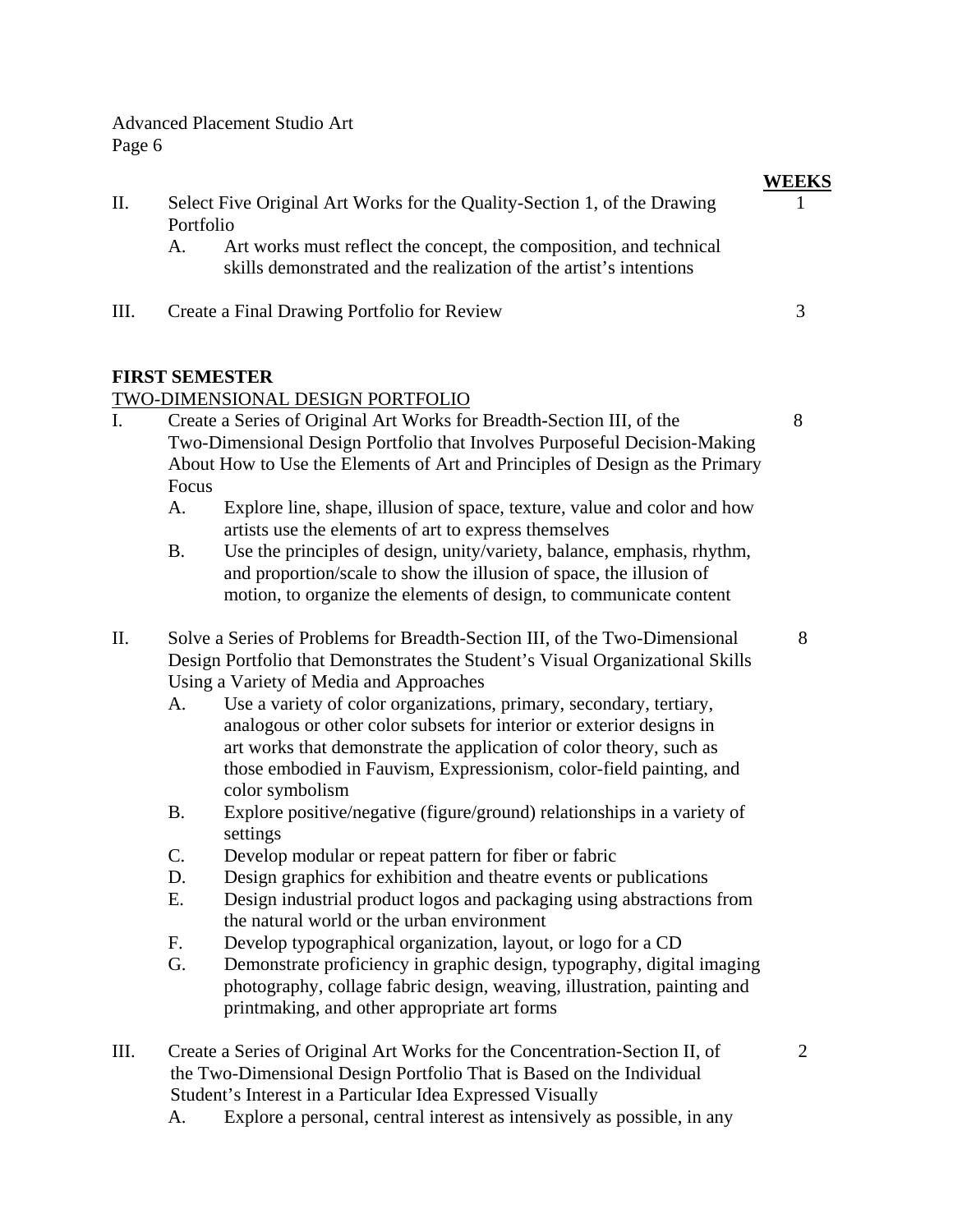|      |                                                                                                                                       |                                                                                                                                                                                                    | <b>WEEKS</b> |  |  |
|------|---------------------------------------------------------------------------------------------------------------------------------------|----------------------------------------------------------------------------------------------------------------------------------------------------------------------------------------------------|--------------|--|--|
|      | <b>B.</b>                                                                                                                             | medium that addresses two-dimensional design issues<br>Demonstrate in their visual art works a personal style and an advanced<br>proficiency in communicating an idea, theme, or emotion           |              |  |  |
|      | C.                                                                                                                                    | Write a commentary that briefly defines the nature of the concentration<br>project, describes the development of the concentration and sources of<br>ideas, and describes the medium or media used |              |  |  |
|      |                                                                                                                                       | <b>SECOND SEMESTER</b>                                                                                                                                                                             |              |  |  |
| I.   |                                                                                                                                       | Continue the Series of Original Art Works for the Concentration-Section II,<br>of the Two-Dimensional Design Portfolio                                                                             | 14           |  |  |
| Π.   |                                                                                                                                       | Select five original art works for the Quality-Section II, of the<br>Two-Dimensional Design Portfolio                                                                                              | $\mathbf{1}$ |  |  |
|      | A.                                                                                                                                    | Art works must reflect the concept, the composition and technical<br>skills demonstrated, and the realization of the artist's intentions                                                           |              |  |  |
| III. |                                                                                                                                       | Create a Final Two-Dimensional Design Portfolio for Review                                                                                                                                         | 3            |  |  |
|      | <b>FIRST SEMESTER</b>                                                                                                                 | THREE-DIMENSIONAL DESIGN PORTFOLIO                                                                                                                                                                 |              |  |  |
| I.   |                                                                                                                                       | Create a Series of Original Three-Dimensional Forms for the Breadth-                                                                                                                               | 8            |  |  |
|      |                                                                                                                                       | Section III, of the Three-Dimensional Design Portfolio That Demonstrate<br>an Understanding of the Elements of Art and Principles of Design                                                        |              |  |  |
|      | A.                                                                                                                                    | Explore line, plane, mass and volume and how they are embodied in<br>formal art works                                                                                                              |              |  |  |
|      | <b>B.</b>                                                                                                                             | Create art works that demonstrate an understanding of symmetry,<br>asymmetry, balance, anomaly, and rhythm                                                                                         |              |  |  |
|      | $\mathcal{C}$ .                                                                                                                       | Create art works and demonstrate the integration of color, texture,<br>and form                                                                                                                    |              |  |  |
| П.   | Solve a Series of Problems for the Breadth-Section II, of the<br>Three-Dimensional Design Portfolio That Shows Evidence of Experience |                                                                                                                                                                                                    |              |  |  |
|      | and Accomplishment in a Variety of Three-Dimensional Forms and Techniques                                                             |                                                                                                                                                                                                    |              |  |  |
|      | That Shows Evidence of Conceptual, Perceptual, Expressive and, Technical Range                                                        |                                                                                                                                                                                                    |              |  |  |
|      | A.                                                                                                                                    | Create art works that focus on transitions, such as organic to mechanical                                                                                                                          |              |  |  |
|      | <b>B.</b>                                                                                                                             | Create art works that demonstrate modular development, additive,                                                                                                                                   |              |  |  |
|      |                                                                                                                                       | subtractive and/or fabricated                                                                                                                                                                      |              |  |  |
|      | C.                                                                                                                                    | Use assemblage or constructive work that demonstrates<br>transformation of material and identity                                                                                                   |              |  |  |
|      | D.                                                                                                                                    | Create art works that uses light or shadow to determine form,                                                                                                                                      |              |  |  |
|      |                                                                                                                                       | with particular attention to surface and interior space                                                                                                                                            |              |  |  |

E. Create art works that may include figurative, nonfigurative or expressive objects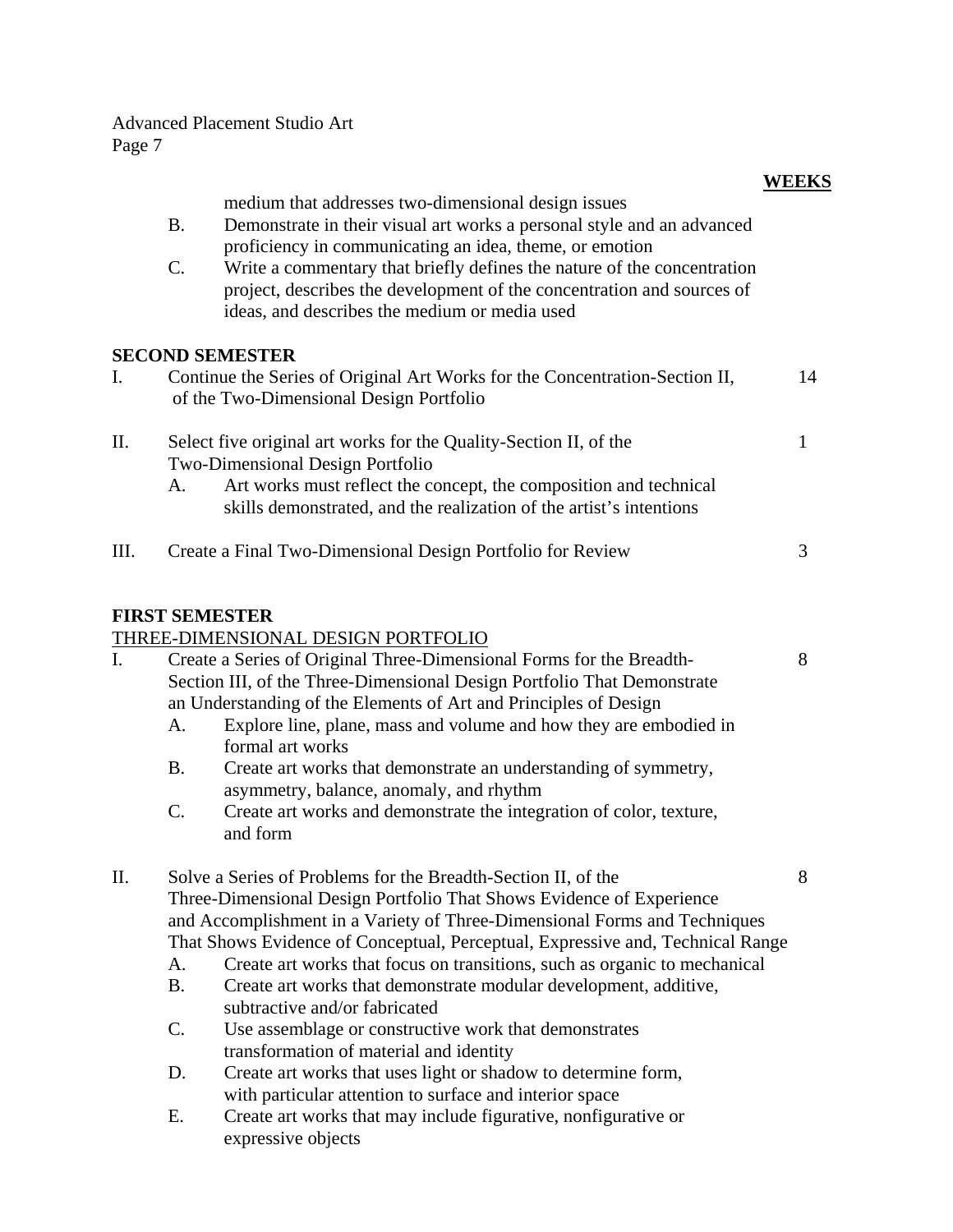|      |                          |                                                                                                                                                                                                                                                                                                                                                                                                                                                                                                                                                                                                                                                                                   | <b>WEEKS</b>   |
|------|--------------------------|-----------------------------------------------------------------------------------------------------------------------------------------------------------------------------------------------------------------------------------------------------------------------------------------------------------------------------------------------------------------------------------------------------------------------------------------------------------------------------------------------------------------------------------------------------------------------------------------------------------------------------------------------------------------------------------|----------------|
|      | F.                       | Use ceramics, metal smiting, furniture design, three-dimensional<br>fiber, apparel, and/or architectural and industrial design models.<br>Jewelry and other small art works should fully address<br>three-dimensional issues.                                                                                                                                                                                                                                                                                                                                                                                                                                                     |                |
| III. | A.<br><b>B.</b><br>$C$ . | Create a Series of Original Art Works for the Concentration-Section II,<br>of the Three-Dimensional Design Portfolio That is Based on the Student's<br>Interest in a Particular Idea Expressed Visually<br>Explore a personal, central interest as intensively as possible in<br>any medium that addresses three-dimensional design issues<br>Demonstrate in their visual art works a personal style and advanced<br>proficiency in communicating an idea, theme or emotion<br>Write a commentary that briefly defines the nature of the concentration<br>and describes the development of the concentration and the sources of<br>ideas, and describes the medium and media used | $\overline{2}$ |
|      |                          | <b>SECOND SEMESTER</b>                                                                                                                                                                                                                                                                                                                                                                                                                                                                                                                                                                                                                                                            |                |
| I.   |                          | Continue the Series of Original Art Works for the Concentration-Section II, of<br>the Three-Dimensional Design Portfolio                                                                                                                                                                                                                                                                                                                                                                                                                                                                                                                                                          | 14             |
| Π.   | A.                       | Select Five Original Art Works for the Quality-Section II, of the<br>Three-Dimensional Design Portfolio<br>Art works must reflect the concept, the composition and the<br>technical skills demonstrated and the realization of the artist's intentions                                                                                                                                                                                                                                                                                                                                                                                                                            | $\mathbf{1}$   |
| Ш.   |                          | Create a Final Three-Dimensional Design Portfolio for Review                                                                                                                                                                                                                                                                                                                                                                                                                                                                                                                                                                                                                      | 3              |
|      |                          |                                                                                                                                                                                                                                                                                                                                                                                                                                                                                                                                                                                                                                                                                   |                |

Any work that is derived from photographs, published images, and/or other artist's works must show substantial and significant development beyond duplication. This may be demonstrated through manipulation of the formal qualities, design, and/or concept of the original work. **It is unethical, constitutes plagiarism, and often violates copyright law to simply copy an image (even in another medium) that was made by someone else.** Advanced Placement Course Description, Studio Art, May 2002, page 8.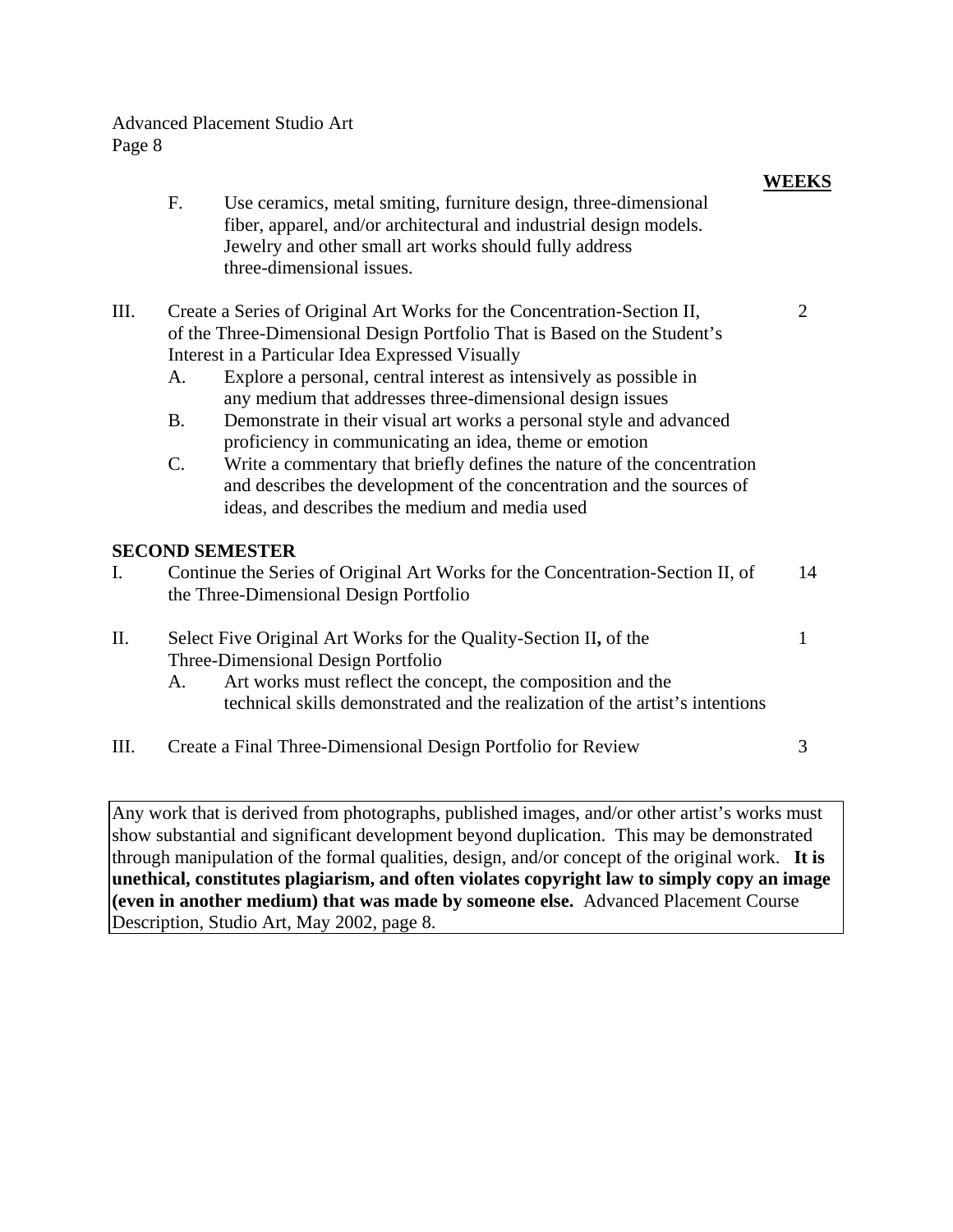| <b>STRUCTURE OF THE PORTFOLIOS AT A GLANCE</b> |                                                             |                                                          |                                                        |  |  |
|------------------------------------------------|-------------------------------------------------------------|----------------------------------------------------------|--------------------------------------------------------|--|--|
|                                                | <b>DRAWING</b>                                              | 2-D DESIGN                                               | <b>3-D DESIGN</b>                                      |  |  |
| <b>SECTION I:</b><br>Quality                   | Five actual drawings;<br>Maximum size is<br>$18''$ x $24''$ | Five actual works;<br>Maximum size is<br>$18''$ x $24''$ | Five works;<br>Two slides of each<br>one are submitted |  |  |
| <b>SECTION II:</b><br><b>Concentration</b>     | 12 slides;<br>Some may be details                           | 12 slides;<br>Some may be details                        | 12 slides;<br>Some may be details<br>or second views   |  |  |
| <b>SECTION III:</b><br><b>Breadth</b>          | 12 works;<br>One slide of each is<br>submitted              | 12 works;<br>One slide of each is<br>submitted           | Eight works;<br>Two slides of each are<br>submitted    |  |  |

### **FIRST SEMESTER/ SECOND SEMESTER WEEKS**

 DRAWING PORTFOLIO, TWO-DIMENSIONAL DESIGN PORTFOLIO, AND THREE-DIMENSIONAL DESIGN PORTFOLIO

| I.   |           | Research Two Periods of Drawing/Painting, Two-Dimensional Design or<br>Three-Dimensional Design and Discuss Their Similarities and Differences<br>Using the Language of the Arts | Ongoing |
|------|-----------|----------------------------------------------------------------------------------------------------------------------------------------------------------------------------------|---------|
|      | A.        | Compare how distortion is used in drawing/painting, two-dimensional<br>design and three-dimensional design and video and photography.                                            |         |
|      | Β.        | Discuss how the elements of art are used by the artist to express mood                                                                                                           |         |
| II.  |           | Select Three Works of Art From the AP Studio Art Portfolios and Discuss                                                                                                          | Ongoing |
|      |           | the Intent of the Art Works and the Uses of Art Media                                                                                                                            |         |
|      | A.        | Analyze the works of a well-known artist as to the art media selected<br>and the effect of that selection on the artist's style                                                  |         |
|      | <b>B.</b> | Discuss and write about the mood created by the use of mediums in<br>the student's own art work                                                                                  |         |
| III. |           | Identify Contemporary Styles and Discuss the Diverse Social, Economic and                                                                                                        | Ongoing |
|      |           | Political Developments Reflected in the Art Works                                                                                                                                |         |
|      | A.        | Investigate and discuss universal concepts expressed in contemporary<br>art works from diverse cultures                                                                          |         |
|      | <b>B.</b> | Research methods art historians use to determine the time, place,                                                                                                                |         |
|      |           | context, value, and culture that produced a given work of art                                                                                                                    |         |
| IV.  |           | Visit Local Galleries, Museums and Colleges to Observe Exhibitions                                                                                                               | Ongoing |
|      | A.        | Write about the art works found in a variety of locations                                                                                                                        |         |
|      | <b>B.</b> | Describe the relationship involving the art maker, the making,                                                                                                                   |         |
|      |           | the art work, and the viewer                                                                                                                                                     |         |
|      | C.        | Analyze and articulate how society influences the interpretation and                                                                                                             |         |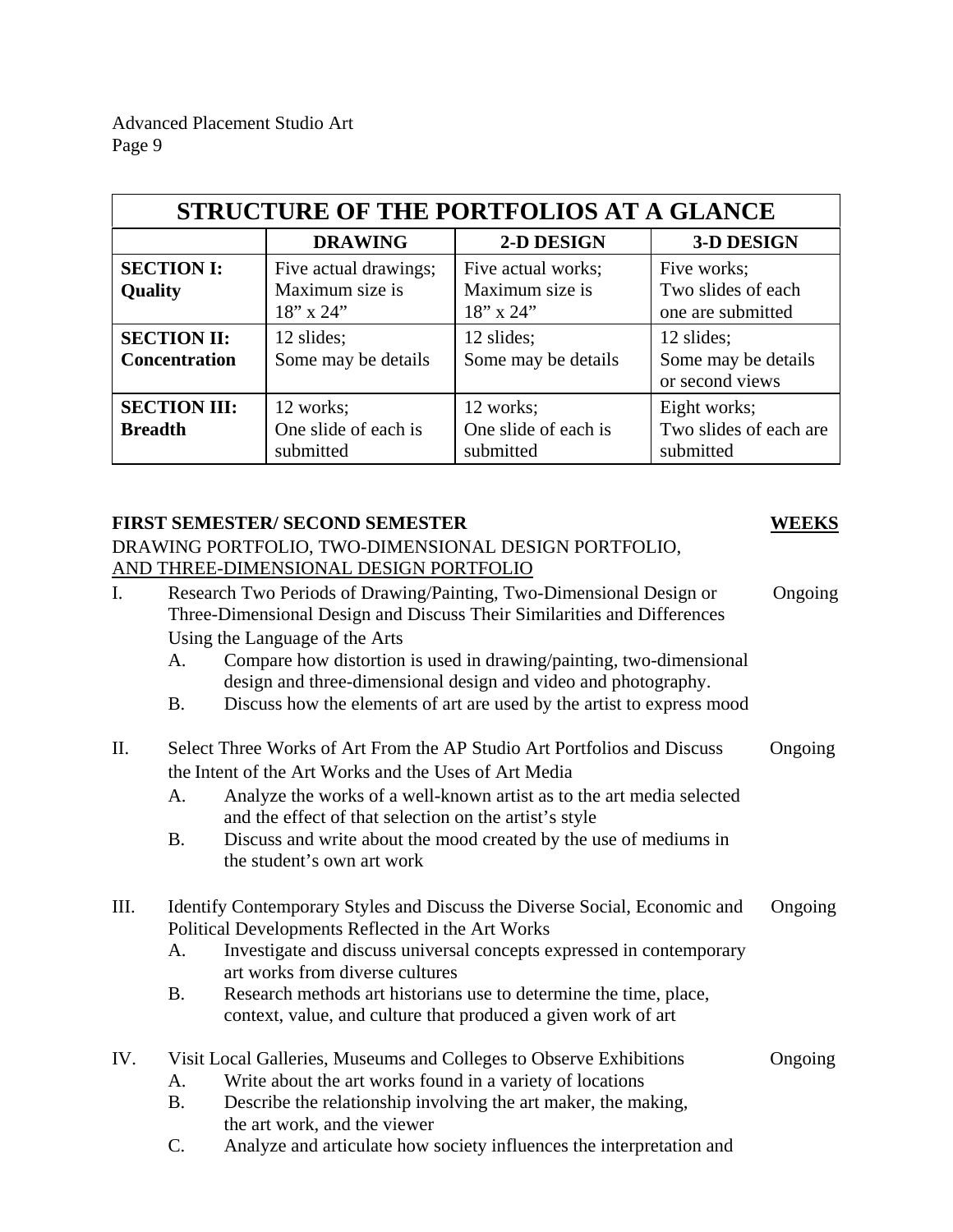message of art work

|       | D.                                                                                                                                                                                                                      | Observe how technology has influenced art works over time and<br>changed the definition and function of visual art                                                                                                                                                                                                                                       | <b>WEEKS</b> |
|-------|-------------------------------------------------------------------------------------------------------------------------------------------------------------------------------------------------------------------------|----------------------------------------------------------------------------------------------------------------------------------------------------------------------------------------------------------------------------------------------------------------------------------------------------------------------------------------------------------|--------------|
| V.    | A.                                                                                                                                                                                                                      | Observe Visiting Artists and Art Historians and Visit Their Studios<br>Write about the artists and art historians and discuss their art works,<br>research, working environments, and careers in the visual arts                                                                                                                                         | Ongoing      |
| VI.   | A.<br>Β.<br>C.                                                                                                                                                                                                          | Prepare Portfolios for a Variety of Purposes, AP Studio Art, Post-Secondary<br>Applications, Scholarship Applications, Exhibition, Job Application,<br>Personal Collection, Assessment and Evaluation<br>Write about the intent of the art works<br>Describe the media used<br>Develop rubrics for assessment and evaluation of his/her own art<br>works | Ongoing      |
| VII.  | Maintain a Sketch Book for Observational Drawing, Written Observations<br>and Daily Recording of Ideas, Opinions and Emotions                                                                                           |                                                                                                                                                                                                                                                                                                                                                          | Ongoing      |
| VIII. | Plan an Exhibition of Art Works at the Culmination of the Year's Study for<br>the Site and Submit Art Works to District, County, Statewide and National<br>Exhibition Venues and/or For Invitational and Special Events |                                                                                                                                                                                                                                                                                                                                                          | 2            |

### **TEXTS AND SUPPLEMENTAL MATERIALS**

Textbooks are adopted on a seven-year cycle that is scheduled for all subjects, including the visual and performing arts. A committee of visual arts AP Studio Art instructors review all textbooks and they serve as a committee to make the final selection. Each AP Studio Art instructor may purchase supplemental textbooks and materials through the high school media center. Supplemental materials such as overhead transparencies, videos, posters, prints and instructor textbooks and materials may also be purchased by individual schools and instructors with site-based and GATE funds.

Subscriptions to *Scholastic Art* magazine and other periodicals appropriate to AP Studio Art curriculum are encouraged. *Smithsonian, National Geographic,* and *Architectural Digest* are available in the media centers and are used as appropriate.